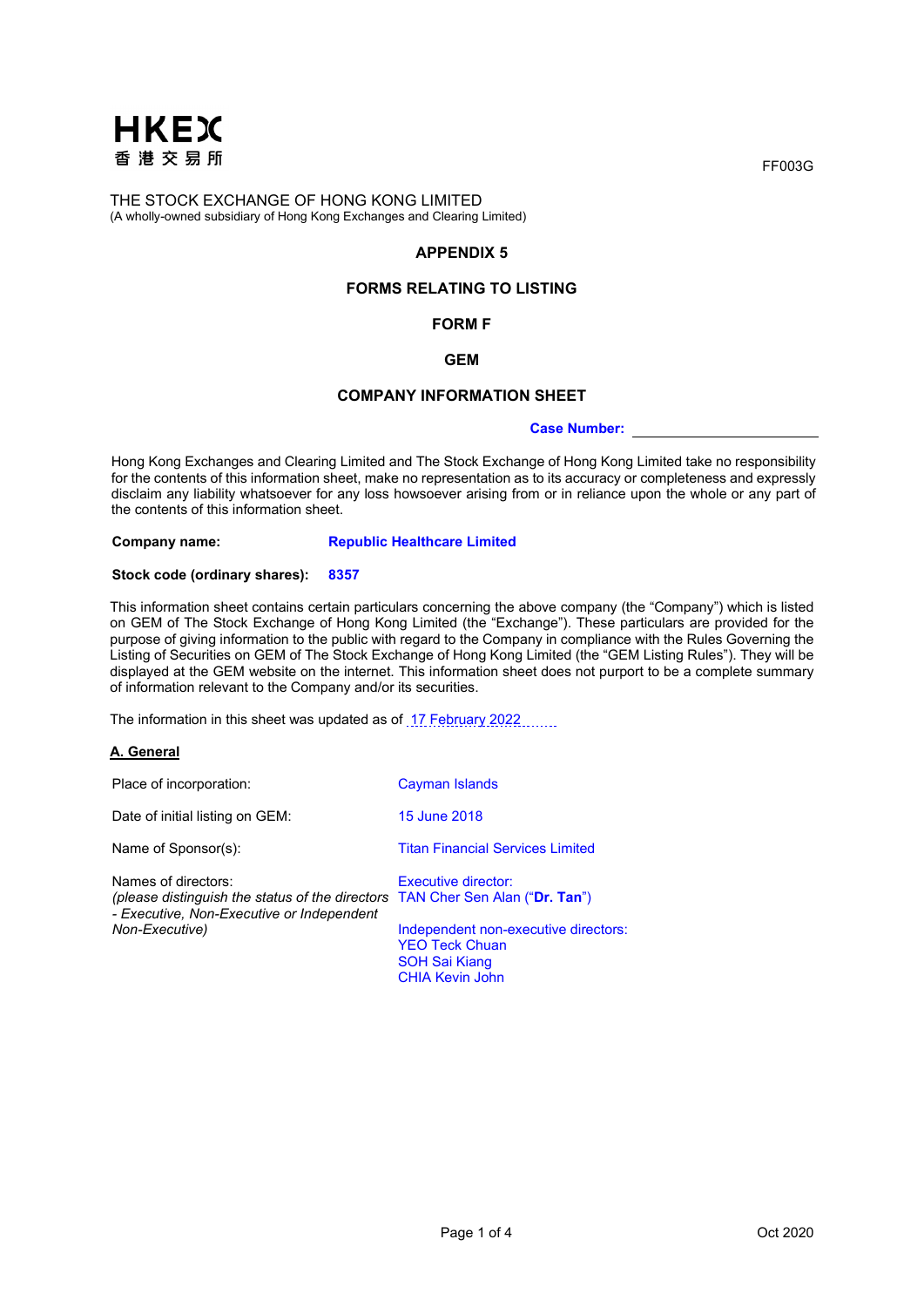| Name(s) of substantial shareholder(s):<br>(as such term is defined in rule 1.01 of the<br><b>GEM Listing Rules) and their respective</b><br>interests in the ordinary shares and other<br>securities of the Company | Name of substantial<br><b>shareholders</b>                                                                                                                                                                                                                                                                                                                                                                                                              | <b>No. of shares</b>       | Percentage of<br>shareholding |
|---------------------------------------------------------------------------------------------------------------------------------------------------------------------------------------------------------------------|---------------------------------------------------------------------------------------------------------------------------------------------------------------------------------------------------------------------------------------------------------------------------------------------------------------------------------------------------------------------------------------------------------------------------------------------------------|----------------------------|-------------------------------|
|                                                                                                                                                                                                                     | <b>Holdings</b><br>Sen<br>Cher<br>Limited ("Cher Sen")                                                                                                                                                                                                                                                                                                                                                                                                  | 350,000,000                | 56.09%                        |
|                                                                                                                                                                                                                     | Dr. Tan (Note)<br>Ms.<br><b>Rivera</b><br>Vanjill                                                                                                                                                                                                                                                                                                                                                                                                       | 350,000,000<br>350,000,000 | 56.09%<br>56.09%              |
|                                                                                                                                                                                                                     | Esteban ("Ms. Jill")                                                                                                                                                                                                                                                                                                                                                                                                                                    |                            |                               |
|                                                                                                                                                                                                                     | Note:<br>The entire issued share capital of Cher Sen is legally and beneficially<br>owned by Dr. Tan. Accordingly, he is deemed to be interested in all<br>the Shares held by Cher Sen under the Securities and Futures<br>Ordinance (Chapter 571 of the Laws of Hong Kong) (the "SFO"). Ms.<br>Jill, being the spouse of Dr. Tan, is deemed, or taken to be,<br>interested in the Shares in which Dr. Tan is interested for the purpose<br>of the SFO. |                            |                               |
| Name(s) of company(ies) listed on GEM or<br>the Main Board of the Stock Exchange within<br>the same group as the Company:                                                                                           | N/A                                                                                                                                                                                                                                                                                                                                                                                                                                                     |                            |                               |
| Financial year end date:                                                                                                                                                                                            | 31 December                                                                                                                                                                                                                                                                                                                                                                                                                                             |                            |                               |
| Registered address:                                                                                                                                                                                                 | 5th Floor, Genesis Building<br><b>Genesis Close, George Town</b><br>P.O. Box 446<br>Grand Cayman KY1-1106<br><b>Cayman Islands</b>                                                                                                                                                                                                                                                                                                                      |                            |                               |
| Head office and principal place of business:                                                                                                                                                                        | <b>1 Scotts Road</b><br>#16-05 Shaw Centre<br>Singapore 228202                                                                                                                                                                                                                                                                                                                                                                                          |                            |                               |
| Web-site address (if applicable):                                                                                                                                                                                   | republichealthcare.asia                                                                                                                                                                                                                                                                                                                                                                                                                                 |                            |                               |
| Share registrar:                                                                                                                                                                                                    | Principal share registrar and transfer office in Cayman Islands:<br><b>McGrath Tonner Corporate Services Limited</b>                                                                                                                                                                                                                                                                                                                                    |                            |                               |
|                                                                                                                                                                                                                     | 5th Floor, Genesis Building, Genesis Close<br><b>George Town</b>                                                                                                                                                                                                                                                                                                                                                                                        |                            |                               |
|                                                                                                                                                                                                                     | P.O. Box 446                                                                                                                                                                                                                                                                                                                                                                                                                                            |                            |                               |
|                                                                                                                                                                                                                     | Grand Cayman KY1-1106<br><b>Cayman Islands</b>                                                                                                                                                                                                                                                                                                                                                                                                          |                            |                               |
|                                                                                                                                                                                                                     | Hong Kong branch share registrar and transfer office:                                                                                                                                                                                                                                                                                                                                                                                                   |                            |                               |
|                                                                                                                                                                                                                     | <b>Computershare Hong Kong Investor Services Limited</b><br>Shops 1712-1716, 17/F                                                                                                                                                                                                                                                                                                                                                                       |                            |                               |
|                                                                                                                                                                                                                     | Hopewell Centre 183 Queen's Road East<br>Wan Chai                                                                                                                                                                                                                                                                                                                                                                                                       |                            |                               |
|                                                                                                                                                                                                                     | <b>Hong Kong</b>                                                                                                                                                                                                                                                                                                                                                                                                                                        |                            |                               |
| Auditors:                                                                                                                                                                                                           | <b>Baker Tilly TFW LLP</b><br><b>Chartered Accountants of Singapore</b><br>600 North Bridge Road<br>#05-01 Parkview Square<br>Singapore 188778                                                                                                                                                                                                                                                                                                          |                            |                               |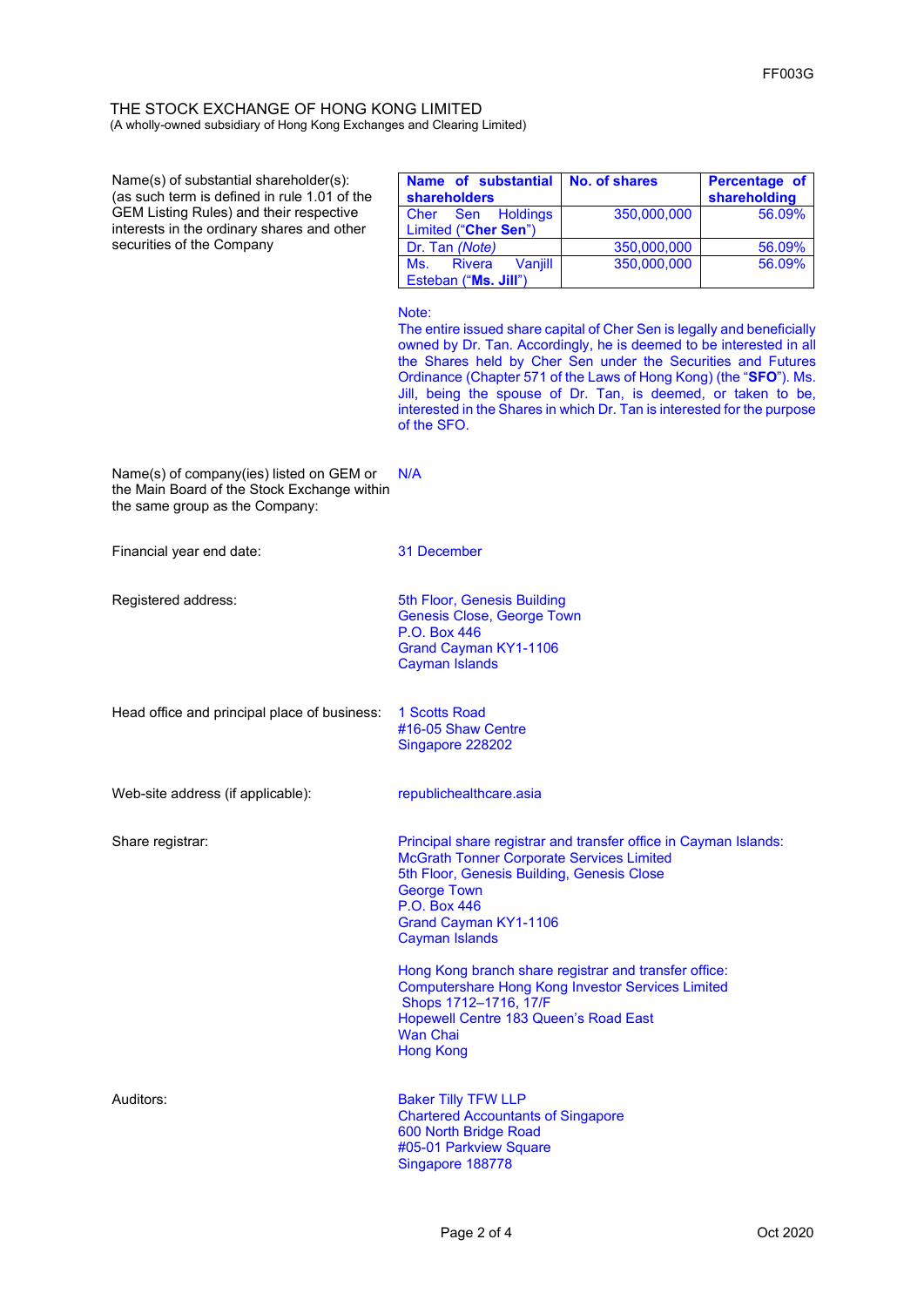## **B. Business activities**

*(Please insert here a brief description of the business activities undertaken by the Company and its subsidiaries.)*

The Company is a primary healthcare services provider operating a network of general practice clinics under the brand "Dr. Tan & Partners" in Singapore since 2010, providing treatment solutions for common medical conditions, with a focus on sexual health and infectious diseases.

## **C. Ordinary shares**

| Number of ordinary shares in issue:                                                                           | 624,000,000 Shares |
|---------------------------------------------------------------------------------------------------------------|--------------------|
| Par value of ordinary shares in issue:                                                                        | HK\$0.01 per Share |
| Board lot size (in number of shares):                                                                         | 5,000 Shares       |
| Name of other stock exchange(s) on<br>which ordinary shares are also listed:                                  | N/A                |
| <u>D. Warrants</u>                                                                                            |                    |
| Stock code:                                                                                                   | N/A                |
| Board lot size:                                                                                               | N/A                |
| Expiry date:                                                                                                  | N/A                |
| Exercise price:                                                                                               | N/A                |
| Conversion ratio:<br>(Not applicable if the warrant is<br>denominated in dollar value of<br>conversion right) | N/A                |
| No. of warrants outstanding:                                                                                  | N/A                |
| No. of shares falling to be issued upon N/A<br>the exercise of outstanding warrants:                          |                    |

### **E. Other securities**

Details of any other securities in issue.

*(i.e. other than the ordinary shares described in C above and warrants described in D above but including options granted to executives and/or employees).*

*(Please include details of stock code if listed on GEM or the Main Board or the name of any other stock exchange(s) on which such securities are listed).*

If there are any debt securities in issue that are guaranteed, please indicate name of guarantor.

#### N/A

#### **Responsibility statement**

The directors of the Company (the "Directors") as at the date hereof hereby collectively and individually accept full responsibility for the accuracy of the information contained in this information sheet ("the Information") and confirm, having made all reasonable inquiries, that to the best of their knowledge and belief the Information is accurate and complete in all material respects and not misleading or deceptive and that there are no other matters the omission of which would make any Information inaccurate or misleading.

The Directors also collectively and individually accept full responsibility for submitting a revised information sheet, as soon as reasonably practicable after any particulars on the form previously published cease to be accurate.